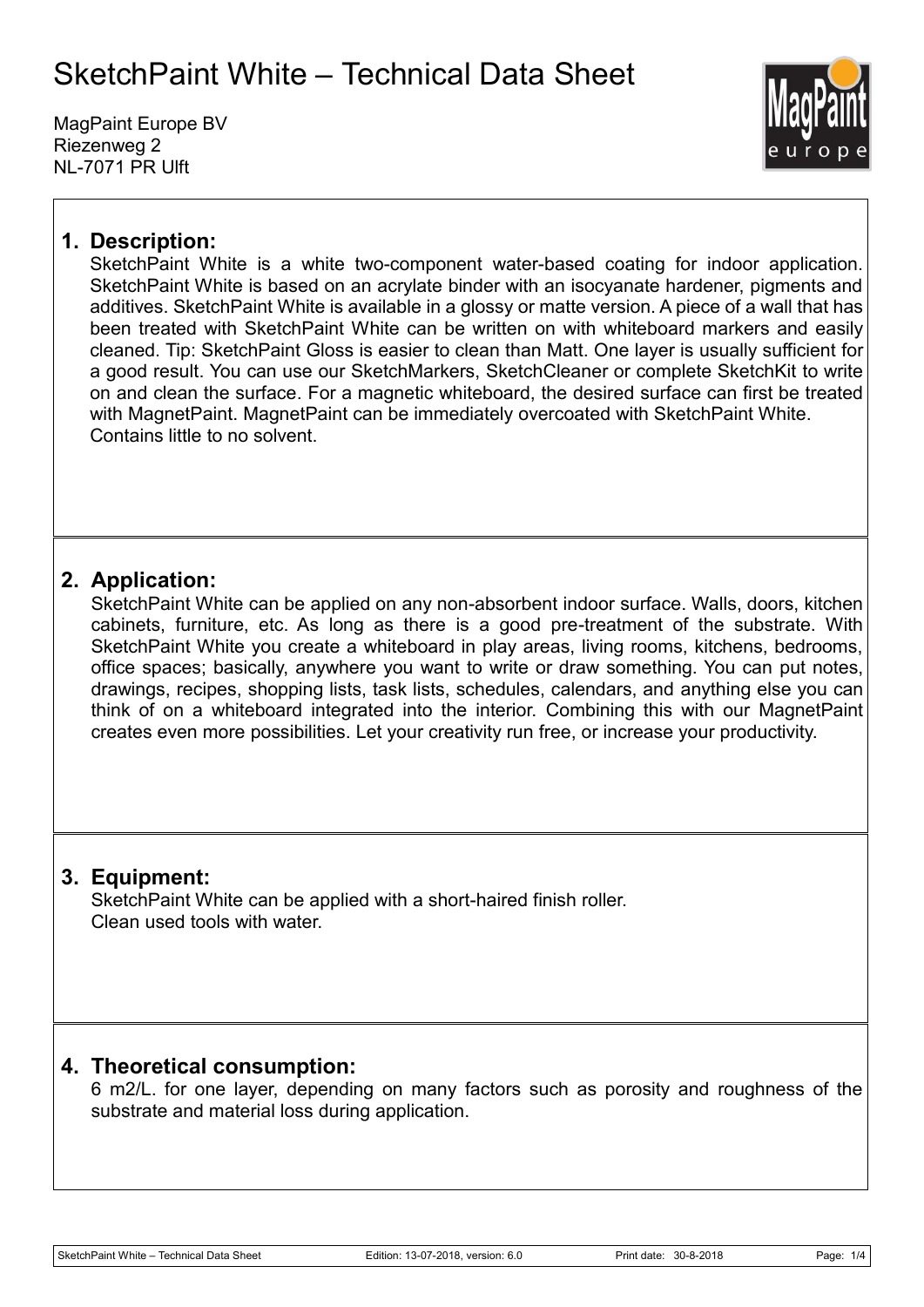MagPaint Europe BV Riezenweg 2 NL-7071 PR Ulft



## 5. **Instructions for use – Application:**

Pre-treatment: it is best to clean and sand the surface properly. SketchPaint can be applied directly on slightly absorbent surfaces such as wood, MDF, plasterboard and MagnetPaint. Pretreat highly absorbent mineral and wood substrates with a suitable primer. Sand existing coatings or plastic surfaces for a good matt finish. Remove any damaged or peeling paint layers. Dark neutral surfaces should first be neutralised with a white primer. Ensure a surface that is as smooth as possible. Any irregularities will be harder to clean.

Application: Do not process at temperatures below + 10 ° C and/or a relative humidity of more than 80%. Wear protective gloves when applying SketchPaint. Remove the cans from each other, open the large base can (B) and stir well. Then open the small hardener can (A) and scrape the complete contents at the base into the large can. Stir the mixture thoroughly for 3 minutes. The base will be slightly thicker after adding the hardener. If necessary, the SketchPaint can be diluted with water. Apply SketchPaint within one hour after mixing. Pour the mixture into a roller box and saturate the roller. Remove excess paint from the roller and apply the SketchPaint on the surface with long vertical strokes. Always paint wet-on-wet to prevent premature drying. Distribute SketchPaint evenly as quickly as possible and stop rolling. SketchPaint is tack-free after about 4 hours. Remove masking tape within 1 hour after applying the SketchPaint to prevent damage to the edges. A second layer can be applied within 4 hours without problems. If the SketchPaint has hardened, it must first be sanded with ultra-fine sandpaper and then cleaned thoroughly.

#### Additional tips:

- Regularly check that the entire surface is covered.
- For large surfaces, it is wise to dilute the SketchPaint to prevent premature drying.
- If you use multiple cans for one surface, make sure that the next can is mixed and ready before the first can is empty.
- Use a fresh roller and roller box for each SketchPaint can to prevent contamination with old paint.
- Do not close cans containing mixed material.
- Try not to apply more or less paint than the consumption prescribes. Layers that are too thick become bumpy, while layers that are too thin may cause problems with erasing.
- Masking tape not removed in time? Cut along the masking tape with a utility knife before removing it.
- In case of usage outdoors, avoid rain and direct sunlight while applying and ensure 5 days of curing.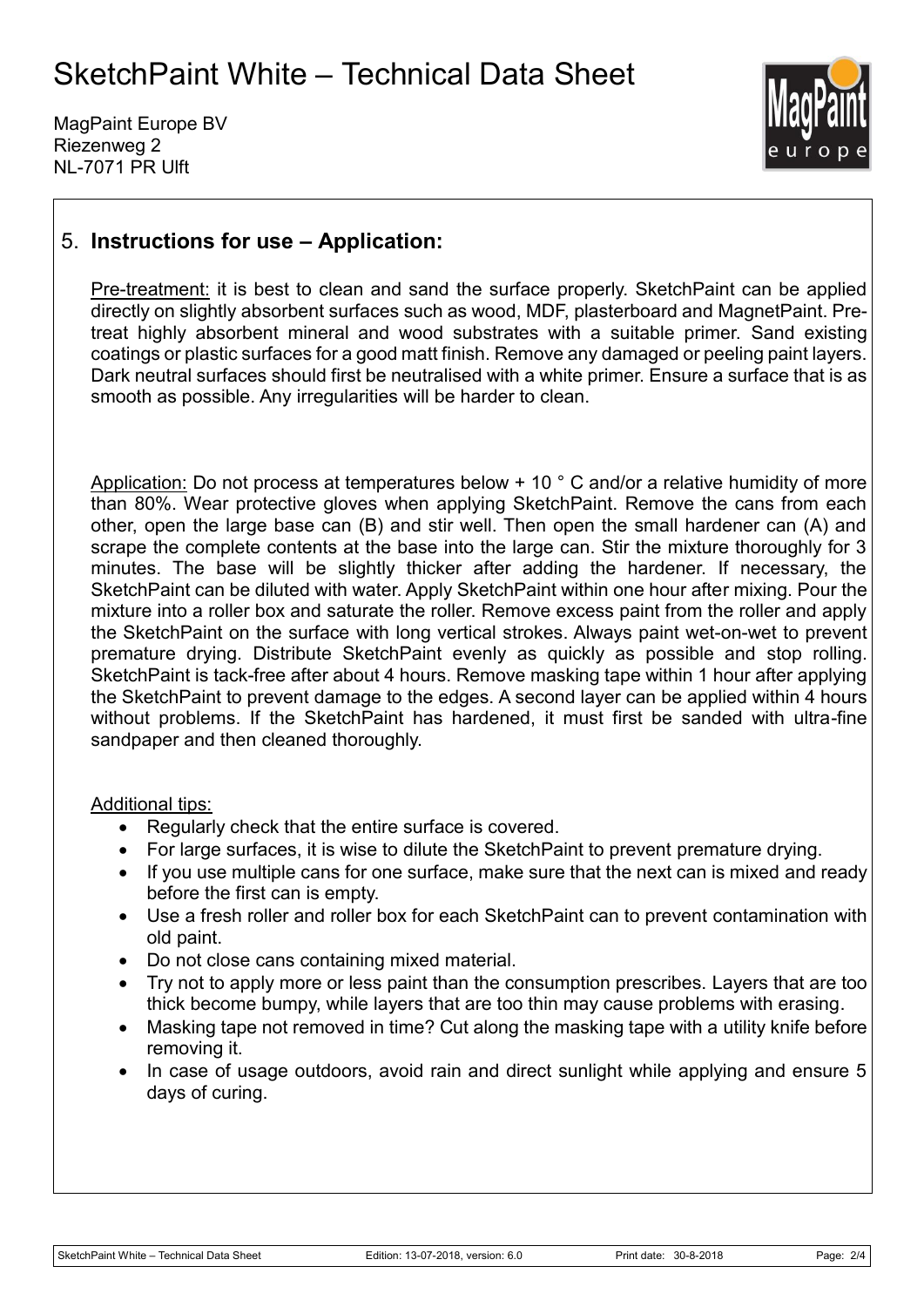MagPaint Europe BV Riezenweg 2 NL-7071 PR Ulft



## 6. **Instructions for use – Use:**

Let SketchPaint dry for 5 days before writing on it. SketchPaint can be written on with our SketchMarkers, available in sets of 4 pieces in Black, Blue, Green, Red or different colours. In addition, our SketchKit offers a complete starter set of 4 colour markers, a microfibre cloth and a bottle of SketchCleaner. Stubborn marker residues can be removed with a damp cloth or our SketchCleaner. Preferably use the SketchCleaner every day to keep the surface clean. Inadvertently used a waterproof pen? Carefully remove stubborn "ghosting" with acetone or thinner. Do not use abrasive cleaning agents. We recommend the use of our tried and tested SketchMarkers. With other brands, first test whether it can be erased before writing on the entire surface.

#### 7. **Storage advice:**

In unopened packaging, in a dry, well-ventilated room, away from direct sunlight at temperatures between 5°C and 35°C. NOTE: do not close after mixing!

### 8. **VOC/Certification:**

EU limit value for this product (2004/42/EC, Cat. GWB, 2010): 140 g/L. This product contains 0 g/L